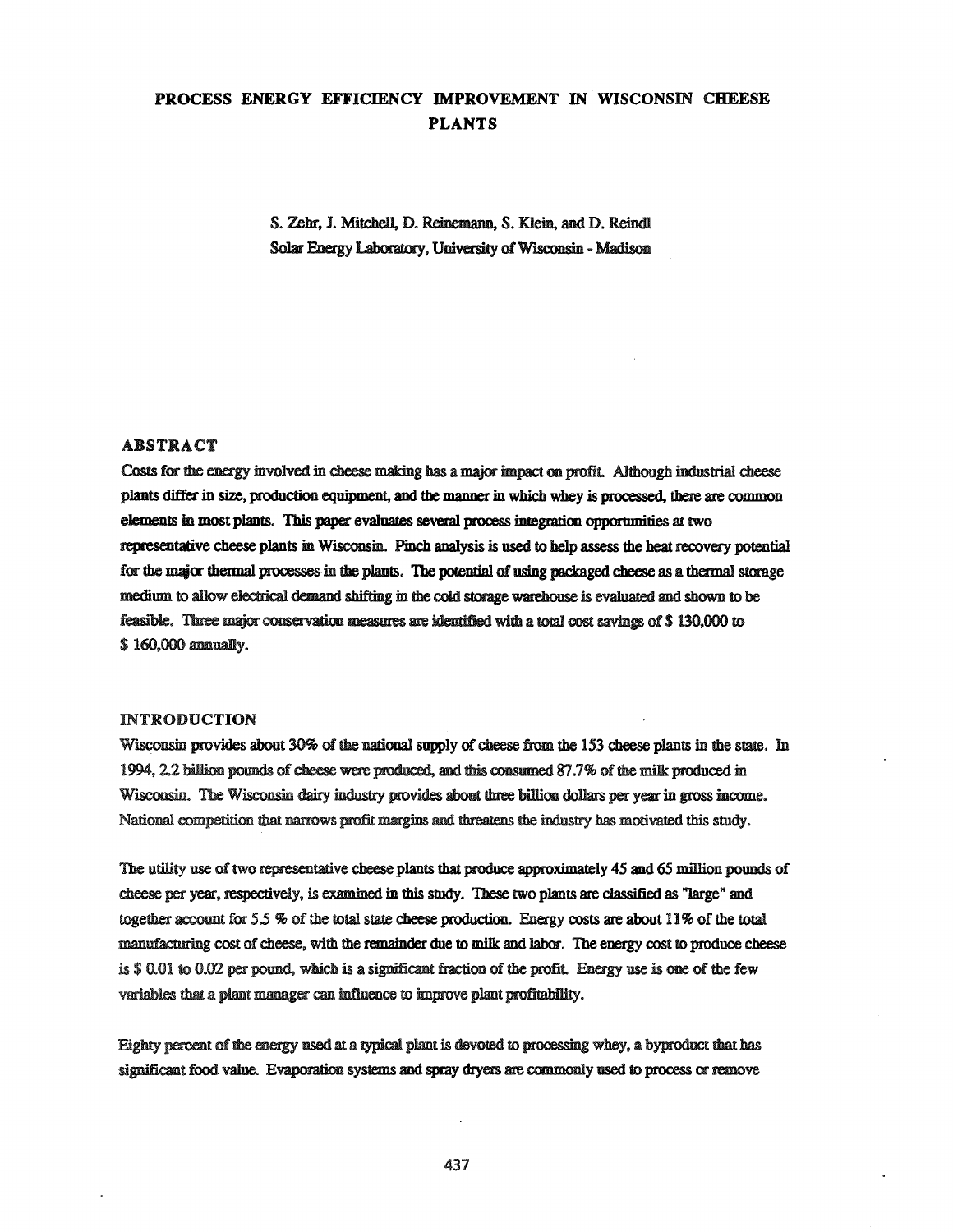moisture from whey. Through the course of this research project, models for both evaporation and spray drying equipment were developed.. Pinch analysis has been applied to investigate heat recovery options such as open cycle beat pumps and beat exchange units and to estimate the potential savings.

After processing, the cheese is stored in a warehouse that is maintained at a low temperature by refrigeration equipment. Currently, the refrigeration system is operated as needed during the day. The possibility exists to sbift electticity demand by sub-cooling the stored cheese during the off-peat period and turning the refrigeration system off during the demand period. This strategy was also evaluated.

## CHEESE PLANT DESCRIPTION.

A flow diagram for the processes, including the product and utility flows, in a typical cheddar cheese plant is shown in Figure 1. The processes are representative of those in most cheese plants, with newer plants having more energy conservation measures. The major components of the plant heating or cooling energy use are described in the following.





Pasteurization: Before the cheese making process begins, the milk must be pasteurized. Generally, a method known as High Temperature Short Time (HTST) is used for this purpose. In a typical HTST operation, the  $40^{\circ}$ F milk is heated to  $165^{\circ}$ F using high pressure steam from a boiler. The milk is then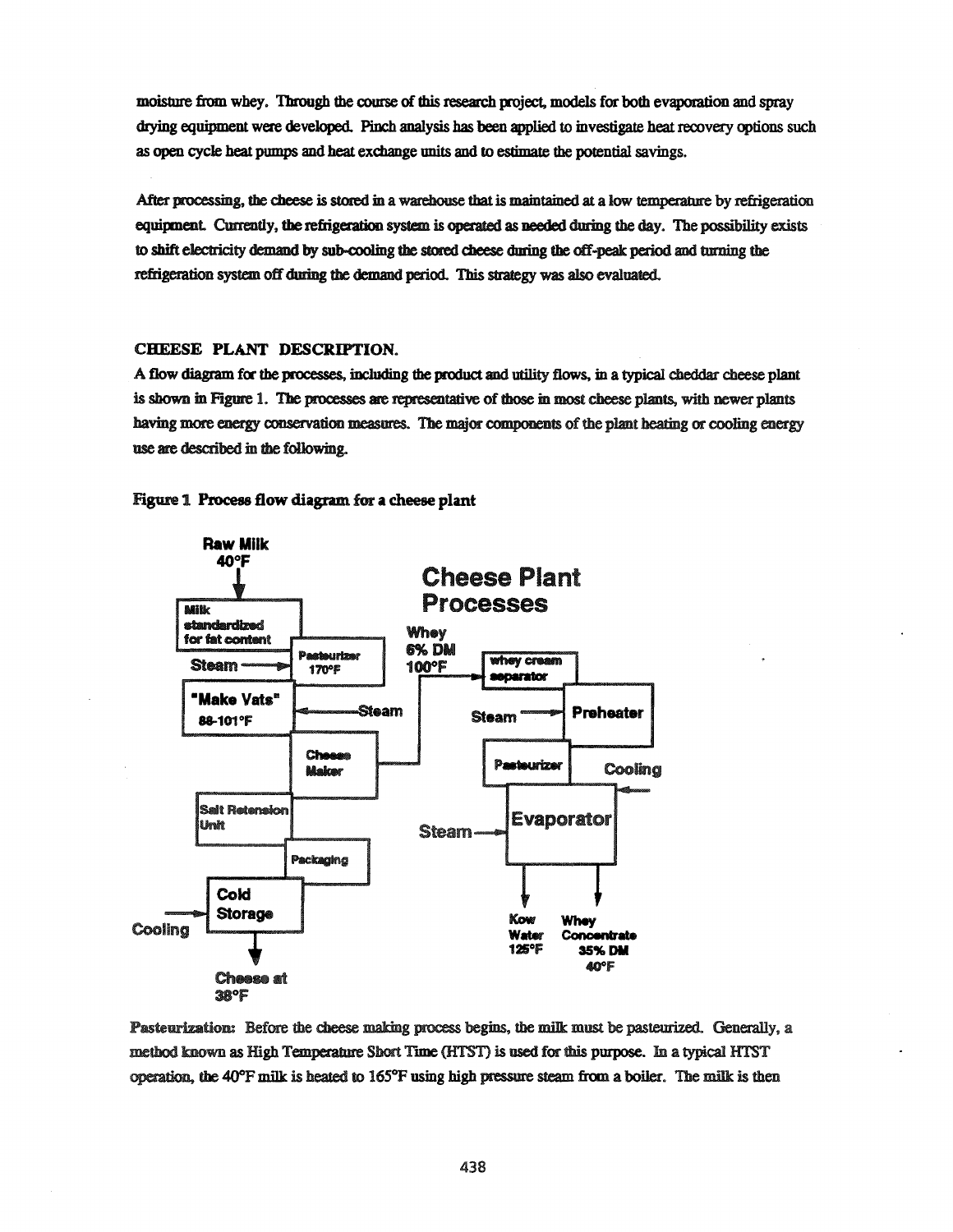cooled down to  $88^{\circ}$ F in a plate heat exchanger where the heat is transferred to cool raw milk. Due to the very high mass flow rate of milk, the heating and heat rejection requirements are significant. However, heat recovery opportunities from the 165<sup>o</sup>F milk are constrained since the milk is pasteurized and quality and health cannot be compromised

Cold Storage: The finished pallets of cheese are cooled from a temperature of  $97^{\circ}F$  in a large storage warehouse that is maintained at about 38°F. It takes the incoming cheese approximately seven days to cool to the holding temperature of  $40^{\circ}$  F. The cheese is then maintained at this temperature for an average of two weeks until it is transported to the market. The refrigeration load to cool the product and to meet the building envelope, ventilation, and infiltration gains of the storage space are significant.

Whey Processing: Ten pounds of milk yield approximately one pound of cheese. The nine pounds of liquid that remain after the curd forms and is removed is called whey. Although it is rich in protein and lactose, whey has market value only if it is concentrated or powdered. Falling-film type evaporation systems are used to concentrate whey in the cheese industry. To fully dry the whey to a powder, condensed whey from an evaporator is fed to a spray dryer. Both of these processes are highly energy intensive due to the thermal energy required.

## PROCESS INTEGRATION AND PINCH ANALYSIS

As in many food production processes, a significant amount of heating and cooling are required. Process engineers seek to "integrate" 1bese beating and cooling requirements wherever possible. For instance, ifit is desired to cool a 160° F stream. and to heat a 120° F stteam, one can use the "hot" stream to add heat to the "cold" stream in an amount depending on the capacitance rates (mass flow rate x specific heat). Several techniques are available to determine the theoretical limit to which this integration can take place, as well as to define the optimal manner in which streams must be matched for heat exchange to achieve this theoretical limit. Once this theoretical limit to integration is known, the cost of the heat exchange or heat pumping equipment required to approach it must be balanced against the energy savings.

A method known as pinch analysis<sup>5</sup> has been utilized to investigate integration opportunities at the two cheese plants. With the pinch technique, the temperatures and capacitance rates of all "hot" streams (those that must reject heat) are combined into a single "hot composite" plot on Temperature - Total Enthalpy coordinates. Likewise, the temperatures and capacitance rates of all "cold" streams (those that require heat) are combined into a single "cold composite." These two plots can then be overlaid to accommodate a specified minimum temperature difference for heat exchange between the hot and cold streams. Once this has been done, the maximum possible heat recovery is able to be determined.

The temperature at the point where the hot and cold composites differ by the minimum temperature difference is called the pinch temperature. Heat should be transferred only between streams above or below this temperature in order to obtain the minimum heating or cooling requirements.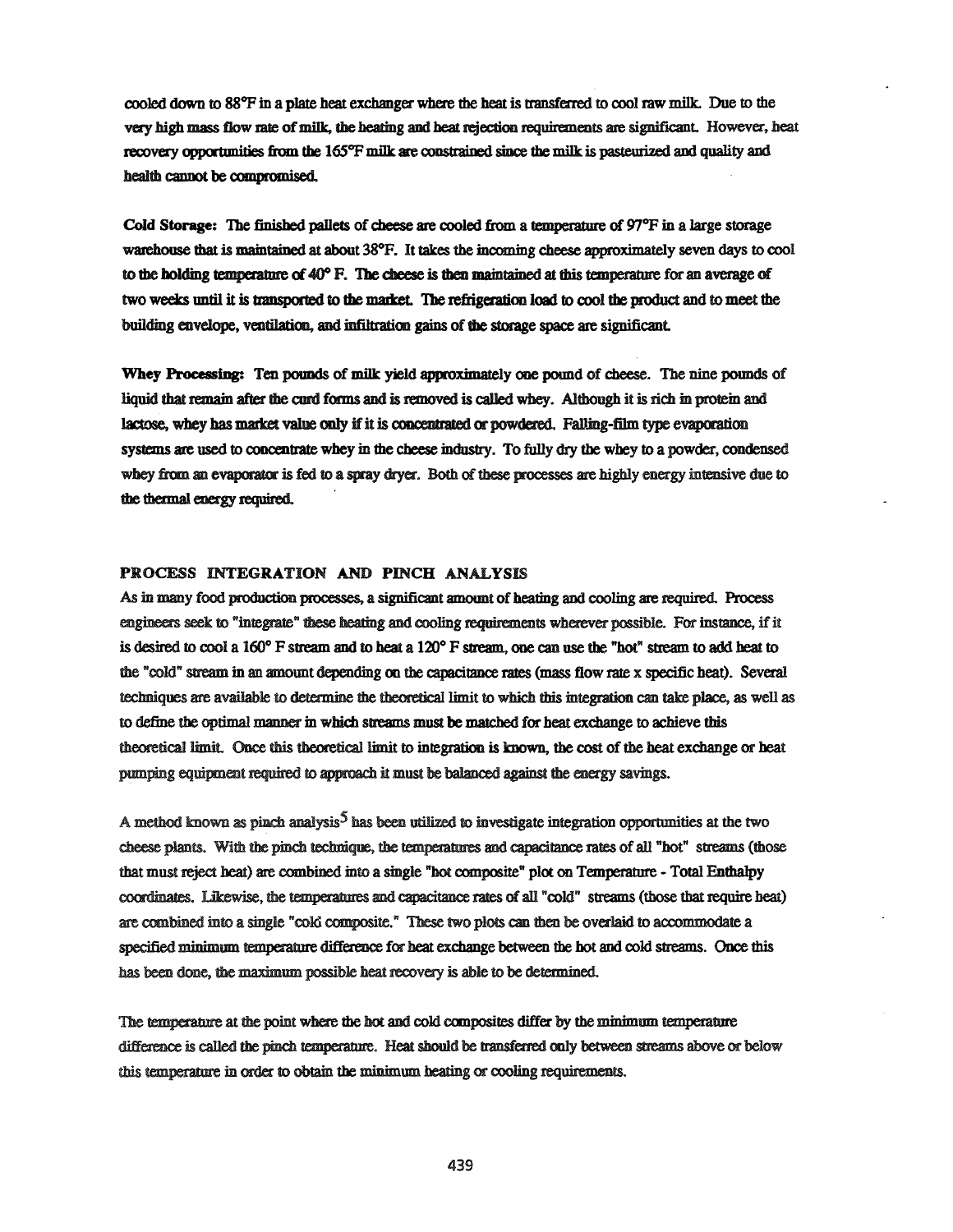## PINCH STUDY OF A STEAM DRIVEN EVAPORATION SYSTEM

Although many of the streams within the whey evaporation system possess appreciable energy, altering those energy flows would affect the operating point of the entire evaporation system. For this reason, only the streams leading into or flowing out of the evaporator are considered in this study.

At the first plant, a five-effect falling-film evaporation system is used to concentrate the whey before shipping. A schematic diagram of this system is presented in Figure 2. This system requires large amounts of steam for preheating the whey, for producing boiling in the first effect, and for flash cooling the concentrated whey. A cooling tower is used to reject heat from the condenser that condenses the vapor produced in the fifth effect. Due to the low temperature of this vapor, it is not useful for preheating the whey or to drive the flash cooler. However, there is a low temperature heating requirement elsewhere in the plant. To pasteurize the milk that is to be used to make cheese, it must be heated from  $40$  to  $165^\circ F$ . The potential exists to accomplish some of this heating with waste heat from the evaporator.



Figure 2 Evaporation system for processing whey (T.S. denotes total solids)

The set of five process streams that were considered in the pinch analysis are:

1. Heating 79,500 lb/hr of dilute whey from 92 $^{\circ}$  to 176 $^{\circ}$  F.

(Preheating whey to boiling temperature in the first evaporator stage.)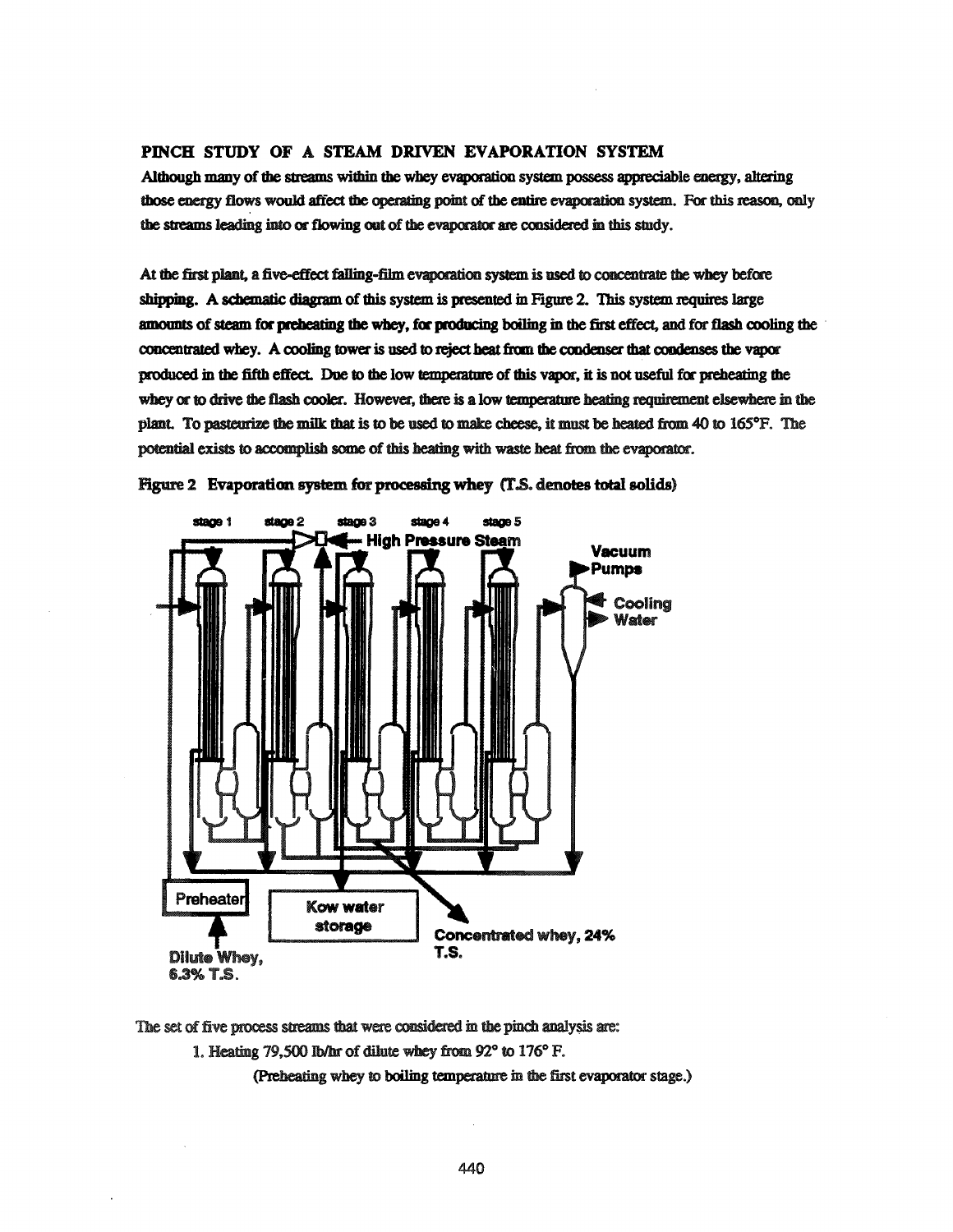2. Heating  $45,300$  lb/hr of supply water from  $55^{\circ}$  to  $96^{\circ}$ F.

(Water to be stored and later used for cleaning purposes.)

3. Heating 87,222 lb/hr of raw milk from  $40^{\circ}$  to  $96^{\circ}$  F.

(Preheating milt before pasteurization.)

- 4. Cooling 20,408 Ib/hr of concentrated whey from  $140^{\circ}$  to  $42^{\circ}$  F prior to storage.
- 5. Condensing 4,810 lb/hr of 106° F vapor raised in the fifth effect.

The pinch diagram is presented in Figure 3 for a minimum temperature difference of 10 F, which represents a practical temperature difference for a heat exchanger. The resulting pinch temperature is 96° F. The situation represents the maximum possible heat transfer, and the cooling requirement is reduced to almost zero. If it is possible to capture fully this integration potential using heat transfer equipment, the cooling tower would be eliminated. In addition to eliminating the purchased energy to heat the milk, about one-half of the energy required to heat the cleaning water would be supplied by heat recovery.





Table 1 compares the theoretically possible minimum use as indicated by pinch analysis to the current usage at the plant. The cooling energy is essentially eliminated and the heating energy reduced to one-half.

| Table                    | Comparison of Minimum and Actual Energy Use |                      |  |
|--------------------------|---------------------------------------------|----------------------|--|
|                          | Cooling (Btu/hr)                            | Heating (Btu/hr)     |  |
| <sup>1</sup> Current Use | $6.64 \times 10^{6}$                        | $12.7 \times 10^{6}$ |  |
| Minimum Use              | $0.20 \times 10^{6}$                        | $6.64 \times 10^{6}$ |  |

Table 1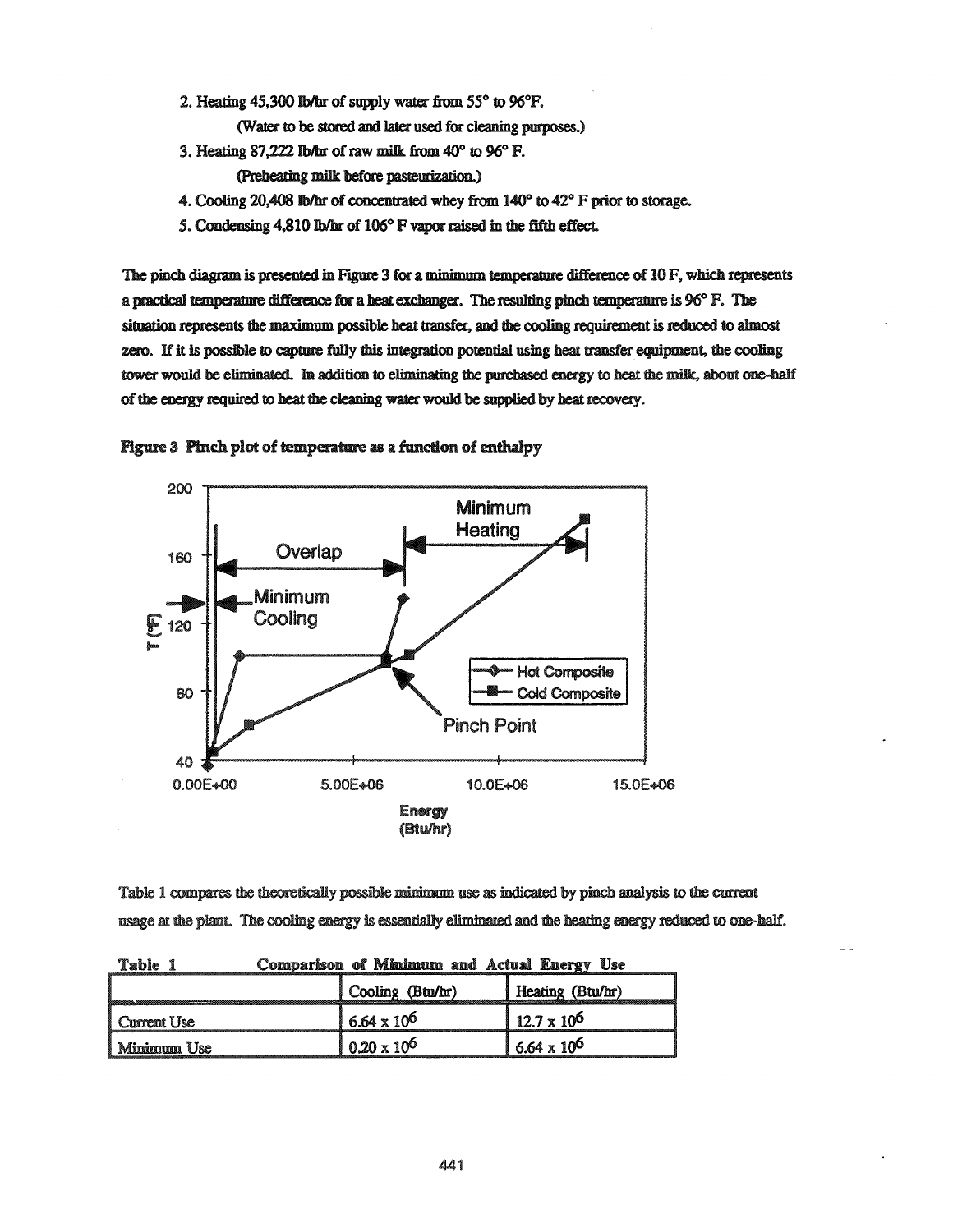After determining the minimum usage, the next step is to design a heat exchange configuration to accomplish the integration suggested by the pinch plot. One scenario involves splitting the  $106^{\circ}$ F vapor from fifth effect, represented as the horizontal line in Figure 3, into flows to two shell and tube heat exchangers. In the first, raw milk could be heated from  $40^{\circ}$  to  $96^{\circ}$ F (assuming a minimum temperature difference of  $10^{\circ}$  F) just prior to pasteurization. This preheating of raw milk accomplishes 88% of the heat rejection from the low temperature vapor that is now being handled by the cooling tower. In the second heat exchanger, city water from the mains would be heated from 55°F to 96°F to be used for off-production cleaning. A control strategy would be needed to vary the flow rate of city water to maintain this temperature rise. This is necessary since the flow rate of vapor is not constant over the entire operating period. In this way, the remainder of the heat rejection from the low temperature vapor is achieved and the cooling tower eliminated.

The savings derived from these heat exchange opportunities includes both the reduction in boiler fuel as well as the avoided cost of operating the cooling tower. The plant operates 18 hours per day, 290 days per year. There is a reduction of 4.98 x  $10<sup>6</sup>$  Btu/hr of heating, and over the course of a year this amounts to 26.0 x 10<sup>9</sup> Btu. At the local utility energy cost of \$0.28 per therm (10<sup>5</sup> Btu) of natural gas, this represents an ammal savings of \$72,800.

The cooling tower is equipped with a 60 hp motor that operates under partial load. Energy savings accrued from eliminating the cooling tower were estimated assuming a 50% load factor for the 18 hoors each day that the evaporation system is in operation. This represents  $1.17 \times 10^5$  kWh per year. At the local electrical energy cost of  $$ 0.027$  per kWh, this amounts to  $$ 3,150$  per year. For plants served by utilities with demand charges there would be increased savings due to reduced demand. The total utility savings are approximately \$76,000 per year, and would need to be balanced against the cost of equipment to determine whether they are cost effective. A survey of cheese plants has been conducted, and showed that this level of integration is not employed.

## INTEGRATION OF A GAS FIRED SPRAY DRYER

In the second plant studied the condensed whey is further processed in a spray drier/ bed dryer combination to remove the remaining moisture from the whey. The vertical spray dryer is supplied with 55,750 cfm of outdoor air that has been heated by a direct fire gas burner to 240°F. The condensed whey is sprayed under very high pressure from nozzles around the top perimeter ofthe chamber. Given the high temperature of the air and the large exposed surface area of the whey droplets, drying proceeds at a mpid me. Whey powder settles to the bottom of the chamber and is moved by conveyer to the vibrating bed dryer. The moisture laden exhaust air is drawn off near the bottom of the drying chamber at approximately 156°F. The air is then passed through a series of cyclone separators to rid it of fine whey particulates before being exhausted to the atmosphere.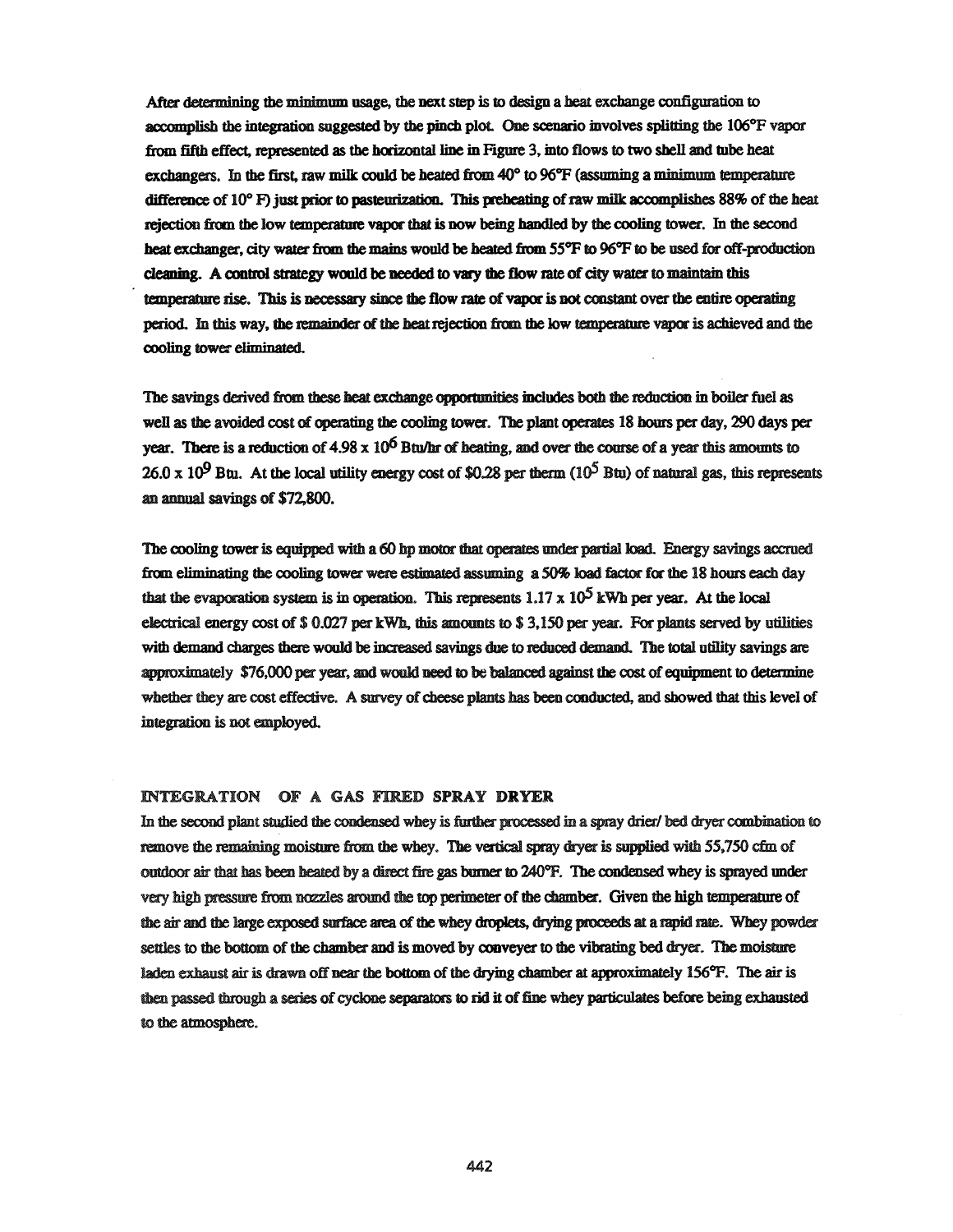A potential exists to integrate the supply air and the exhaust air flows from both the spray drier and the bed drier. An indirect heat recovery heat exchanger loop was modeled<sup>4</sup> and used to predict the energy savings from installing heat exchangers in both of these stream pairs. The performance depends on the ambient temperature, and TMY data for a nearby location (Madison, Wisconsin) was used to represent the weather. Annual simulations were run using a wide range of heat exchanger effectiveness. Savings of \$50,000 to \$75,000 per year are possible using the local gas price of \$0.28/therm.

## DEMAND SAVINGS FOR A CHEESE STORAGE WAREHOUSE

Each cheese plant has a cold storage space in which the cheese is cooled and stored at low temperature. The ventilation and cooling equipment required to condition the air in this space accounts for a significant demand for electricity 24 hours a day, 365 days a year. The cooling load is fixed but the opportunity exists to reduce the cost to meet this load by taking advantage of utility rate structures. The feasibility of using the cheese as a thermal storage medium was evaluated.

A model for the stored cheese was developed that involves seven individual terms each representing a single day's production of cheese. These are coupled to form a finite difference model for the cooling of cheese in the warehouse. A diagram of the thermal circuit modeled is shown in Figure 4. The energy balance includes the envelope, ventilation lighting, and equipment loads. The final energy balance becomes:

$$
Q_{refrigeration} = \sum_{i=1}^{7} m_{prod, daily} c_{p, cheese} \frac{(T_{choese,i}^{+} - T_{cheese,i}) (1 - SHR)}{\Delta t} + m_{bulk} c_{p, cheese} \frac{(T_{bulk,i}^{+} - T_{bulk,i})}{\Delta t} - Q_{ventilation} - Q_{lighting} - Q_{motorso} - Q_{envelopes}
$$

## Figure 4 Thermal circuit model for warehouse



Daily cheese production masses undergoing cooling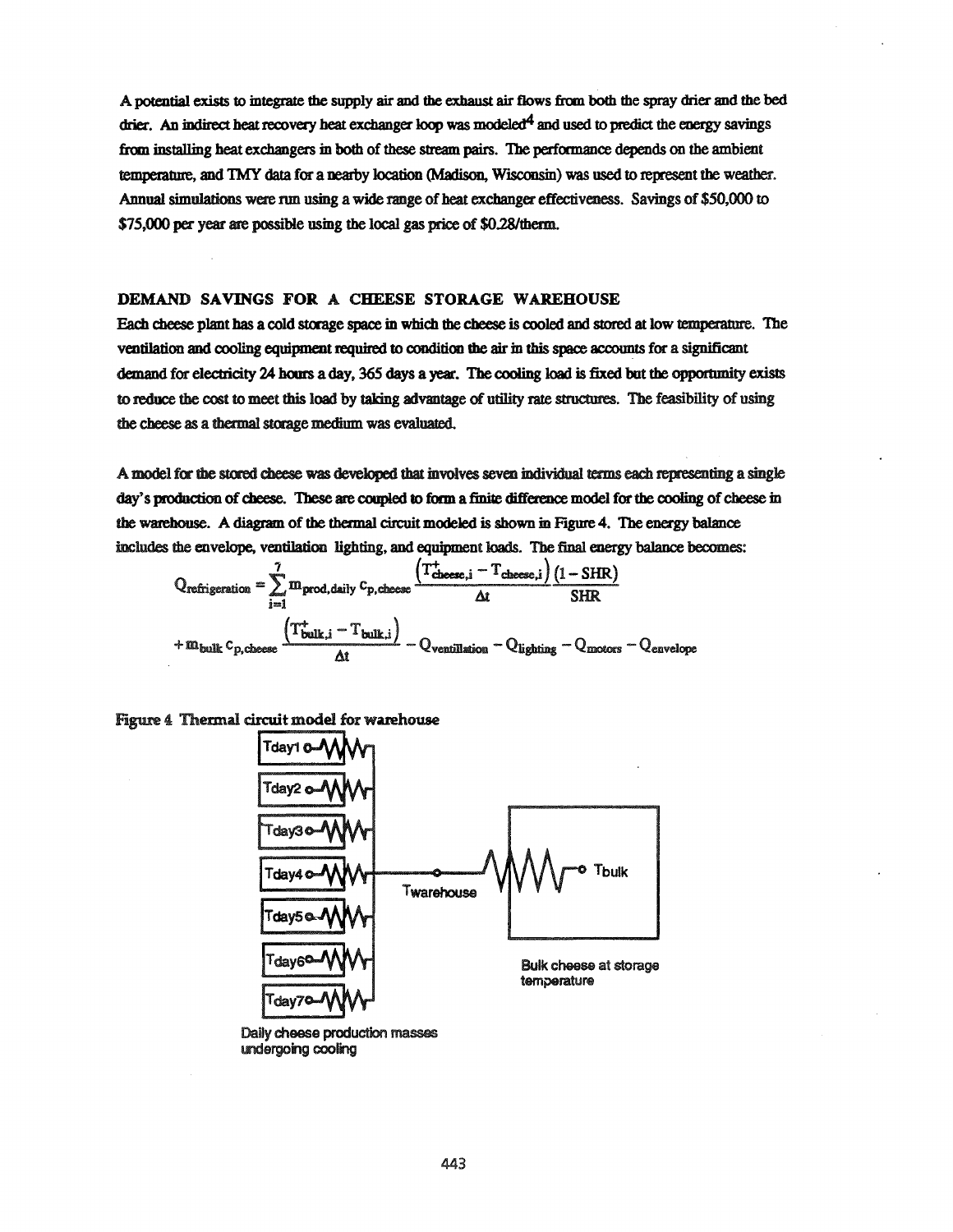where  $Q$  is a heat flow, ma the mass of cheese,  $c_p$  is the specific heat, and T is temperature. The sensible heat ratio (SHR) term accounts for the latent load. The  $\Delta t$  term represents a one-hour interval. This model is then solved for hourly intervals over a 24 hour period under design conditions.

The thermal capacitances are treated as lumped, which means that the cheese blocks are assumed to be at uniform temperature at each time step. This greatly facilitates the evaluation of the temperatures. The error inherent in making this assumption has been examined and has been found to be acceptable for the purpose of evaluating the energy use.

Heat transfer rate equations are needed to couple the temperature of the cheese blocks to that of the warehouse air. The heat flows to or from each cheese mass are given in terms of an effective convection coefficient, effective surface area, and the temperature difference between air and the cheese.

$$
Q = h_{\text{effective}} A_{\text{exposed}} (T_{\text{air}} - T_{\text{chesse}})
$$

The exposed area is estimated based on a geometric analysis of the stacking method in which the cheese boxes are placed on palettes. A value of  $0.071 \text{ ft}^2$  of exposed area per pound of cheese was determined. The effective heat transfer coefficient was estimated based on the temperature decay for a lumped capacitance<sup>3</sup>:

$$
\frac{T_t - T_{\infty}}{T_{initial} - T_{\infty}} = \exp\left[-\frac{hA t}{m c_p}\right]
$$

For a 42.7 Ib block cheese with a seven day cooling period, a value of heffective = 0.127 Btu/hr ft<sup>2</sup> <sup>o</sup>f was found. This value represents both the surface heat transfer resistance and the internal resistance of the cheese.

The outputs of interest are the temperature response of the air in the warehouse and the bulk cheese in storage. This latter is the cheese that has already completed the seven day cooling period and is awaiting shipment. Current regulations are that the cheese be maintained between freezing and  $40^{\circ}$ F. The temperature swing that occurs during a 24 hour period depends on the cooling strategy and the amount of cheese already in storage, which varies between 0.5 to 3.5 millioo pounds.

In a full storage control strategy the refrigeration system is off during the on-peak period, which is typically 12 hours during the daytime. Figure 5 depicts the temperature variations for a 24 hour period with a daily flow of 156,000 pounds of cheese into a warehouse containing 2.8 million pounds (the average amount of cheese in storage at the plant) and an outdoor temperature of 92°F. The air temperature increases rapidly from 30 F to 55 F when the refrigeration system is turned off, and drops rapidly when the system is turned on again. In contrast, the cheese bulk temperature rises and falls slowly over a  $3 \text{ F range}$ .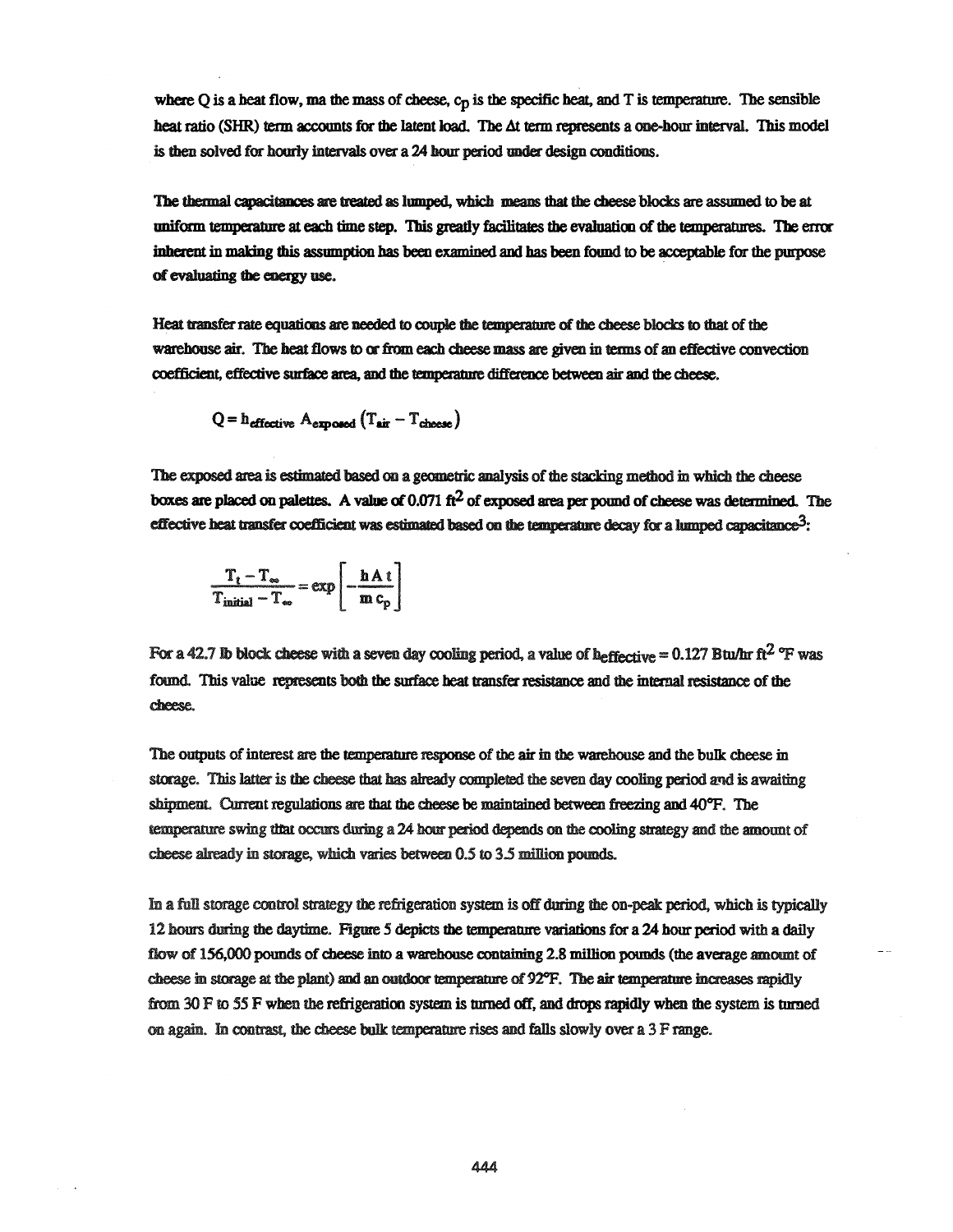



Figure 6 presents the relationship between the magnitude of the temperature swing of the bulk cheese and the amount of cheese in storage. A temperature swing of a large magnitude does not necessarily mean that the control strategy is not practical. It simply means that the off-peak setpoint must be reduced to maintain the cheese within the desired temperature range. Operating the equipment at a cooler setpoint does, however, slightly reduce the performance of the cooling system. Figure 6 shows that the bulk cheese temperature swing will be less than 4°F under this control strategy if there is one million pounds or more in storage. A setpoint of 28°F or lower may be required to safely allow shutdown of the cooling system during on-peak hours in order to prevent the temperature of the bulk stored cheese from increasing above 40°F. An experimental study on the effect of temperature swings on the quality of the cheese is currently underway.



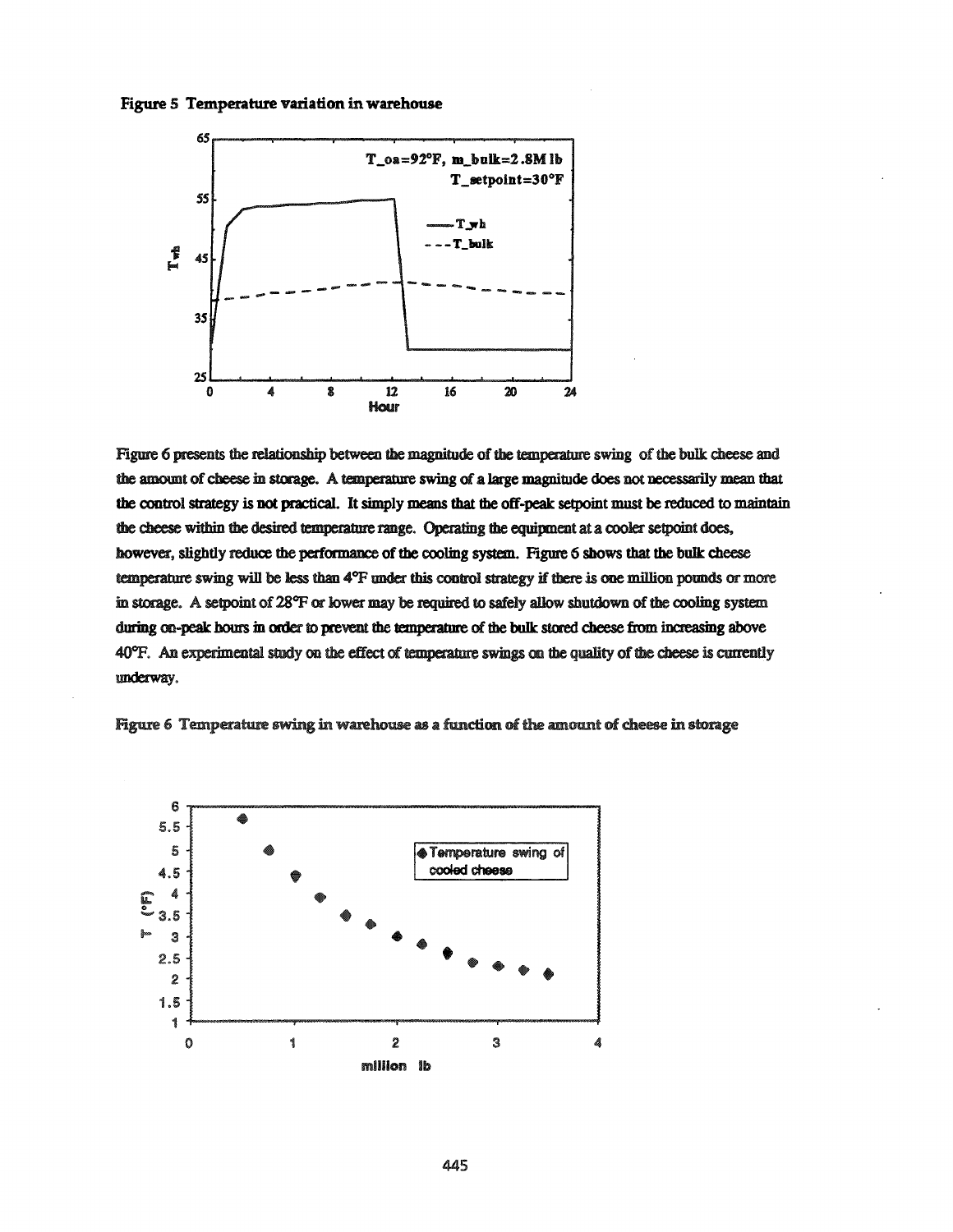The savings derived from the thermal storage strategy have been estimated based on estimates of the cooling load and system performance. Table 2 presents the estimated annual operating energy costs of the cooling system under present operating conditions along with the estimated annual energy costs under a full storage control strategy. The average daily load and the COP of the refrigeration system are also given.

| Month       | Daily Load<br>(Btu/day)      | Refrigeration<br><b>COP</b> | Oper. cost<br>conventional<br>(\$) | Oper. Cost<br>with storage<br><u>(\$)</u> | <b>Savings</b><br>\$ |
|-------------|------------------------------|-----------------------------|------------------------------------|-------------------------------------------|----------------------|
| Jan         | $7.9 \times 10^6$            | 8.0                         | 1,397                              | 190                                       | 1,207                |
| Feb         | $8.0 \times 10^6$            | 8.0                         | 1,379                              | 174                                       | 1,205                |
| Mar         | $8.6 \times 10^6$            | 8.0                         | 1,417                              | 207                                       | 1,210                |
| April       | $9.4 \times 10^6$            | 5.7                         | 1,531                              | 308                                       | 1,223                |
| May         | $10.0 \times 10^6$           | 4.2                         | 1,703                              | 460                                       | 1,243                |
| June        | $11.0 \times 10^6$           | 3.2                         | 1,872                              | 619                                       | 1,253                |
| July        | $\frac{11.0 \times 10^6}{1}$ | 3.0                         | 1,957                              | 696                                       | 1,261                |
| Aug         | $11.0 \times 10^6$           | 3.1                         | 1,925                              | 667                                       | 1,258                |
| <b>Sept</b> | $10.0 \times 10^6$           | 3.8                         | 1,741                              | 502                                       | 1,239                |
| Oct         | $9.7 \times 10^6$            | 4.9                         | 1,615                              | 382                                       | 1,233                |
| Nov         | $8.9 \times 10^6$            | 7.8                         | 1,423                              | 213                                       | 1,210                |
| Dec         | $8.1 \times 10^6$            | 8.0                         | 1,403                              | 195                                       | 1,208                |
| Total       | $113.6 \times 10^6$          |                             | 19,363                             | 4,613                                     | 14,750               |

Table 2 Costs for System Operation with and without Storage

A summary of the predicted savings from each of the opportunities evaluated is presented in Table 3, listed in order of decreasing energy savings potential. These annual savings need to be balanced against the costs of necessary modifications in order to determine whether they are cost effective. The results of this study have been discussed with the plant managers and the measures appear to be feasible for cheese plants. A project is currently underway to experimentally demonstrate one of these measures in a Wisconsin cheese plant.

**Summary of Major Energy Savings** Table 3

| <b>Description</b>                                 | <b>Expected Annual Savings</b> |  |
|----------------------------------------------------|--------------------------------|--|
| <b>Evaporator Integration Strategy</b><br>\$76,000 |                                |  |
| Spray Dryer Integration Strategy                   | $$42,000 - $69,000$            |  |
| Thermal Storage Warehouse Control                  | \$14.750                       |  |